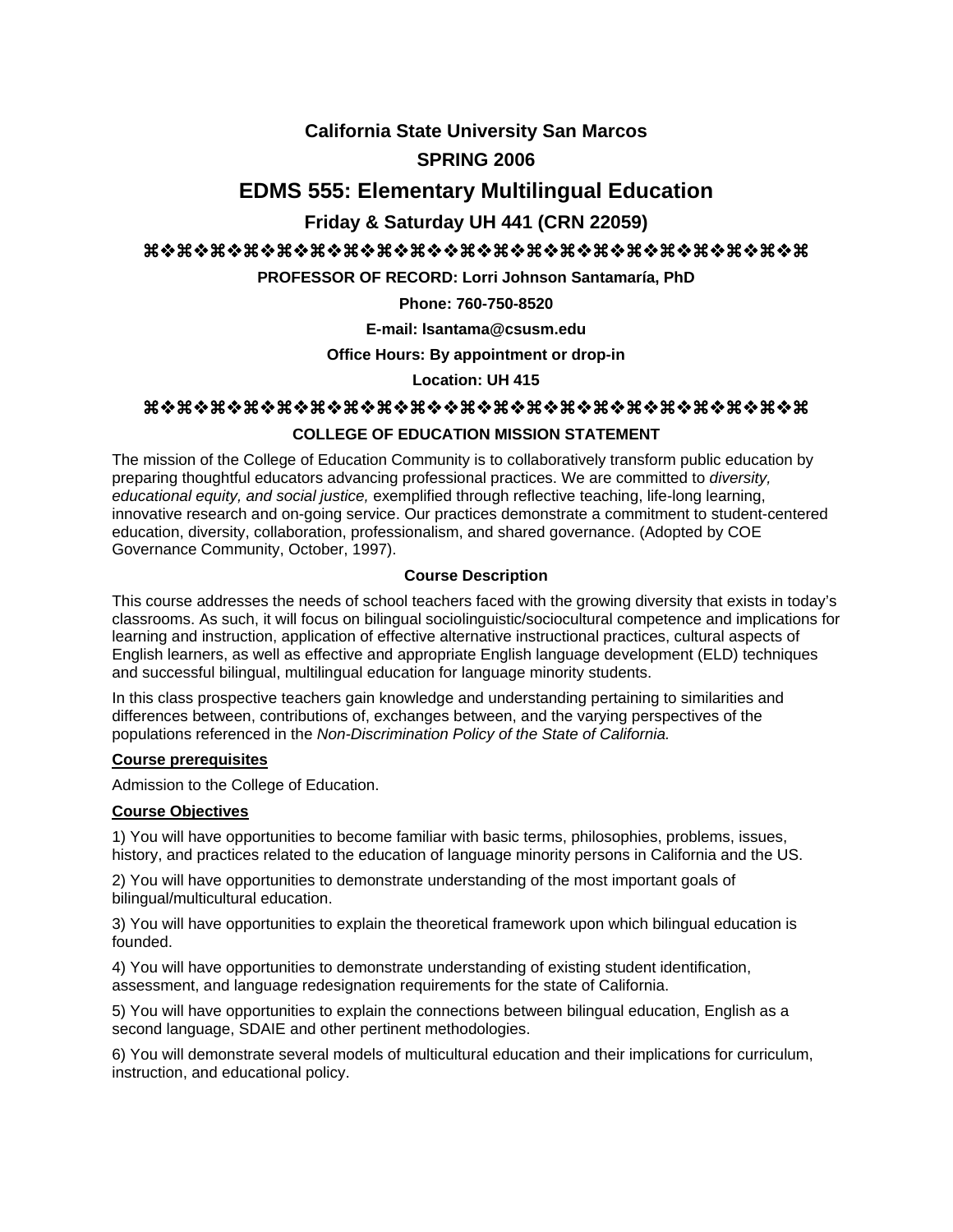7) You will have opportunities to explain the meaning of culture, differentiated index, the necessity for cultural convergence in schools, and other research-based related notions of multicultural education.

8) You will learn to develop and understand each individual student, create a more just and humane learning environment, and help students in their growth and development as human beings.

#### **Unique Course Requirements**

In an effort to save paper and cut down on copy costs, there is an E-component to this course. As a result, some or parts of class meetings may take place on Taskstream OR WebCT Coursemail, Discussion Boards, or Chat Rooms per Professor discretion. Your careful time management and attention during face-to-face class meetings will ensure this component of the class go smoothly for you.

Some assignments may incorporate experiences from your assigned student teaching school site.

# **Required Text**

Peregoy, S. F. & Boyle, O. F. (2005) *Reading, Writing, & Learning in ESL* (4<sup>th</sup> Edition). Longman. Readings as assigned by Professor.

TaskStream account.

# **Authorization to Teach English Learners**

Beginning fall of 2002, CSUSM an early adopter of the new AB 2042 program standards, intends to prepare new teachers for the diversity of languages often encountered in California public school classrooms. The authorization to teach English learners is met through the infusion of content and experiences within the Multiple Subject Program, as well as additional coursework. Students successfully completing this program receive the Preliminary Multiple Subject Credential with authorization to teach English learners *(note: formerly called CLAD/ Approved vy the CCTC in SB 2042 Program Standards, August 2002*).

# **Teacher Performance Expectation (TPE) Competencies**

This course is designed to help teachers seeking the Multiple Subjects Credential to develop the skills, knowledge, and attitudes necessary to assist schools and districts in implementing effective programs for all students. The successful candidate will be able to merge theory and practice in order to realize a comprehensive and extensive educational program for all students. Look for the green TPEs embedded in your assignments and class work. You will be required to formally address the following TPEs in this course by writing task stream reflections on each as part of your final assignment:

# **Primary Emphasis**

**TPE 7:** Teaching English Learners

**Secondary Emphasis:**

**TPE 15**: Social Justice and Equity

# **College of Education Attendance Policy**

Due to the dynamic and interactive nature of courses in the College of Education, all students are expected to attend all classes and participate actively. At a minimum, students must attend more than 80% of class time, or s/he *may not receive a passing grade* for the course at the discretion of the Professor*.*

Individual Professors may adopt more stringent attendance requirements. Should the student have extenuating circumstances, s/he should contact the Professor as soon as possible. (*adopted by the COE Governance Community, December, 1997*).

#### *NOTE: This means that if you miss one (1) class in the weekend format you cannot receive a passing grade for this class!*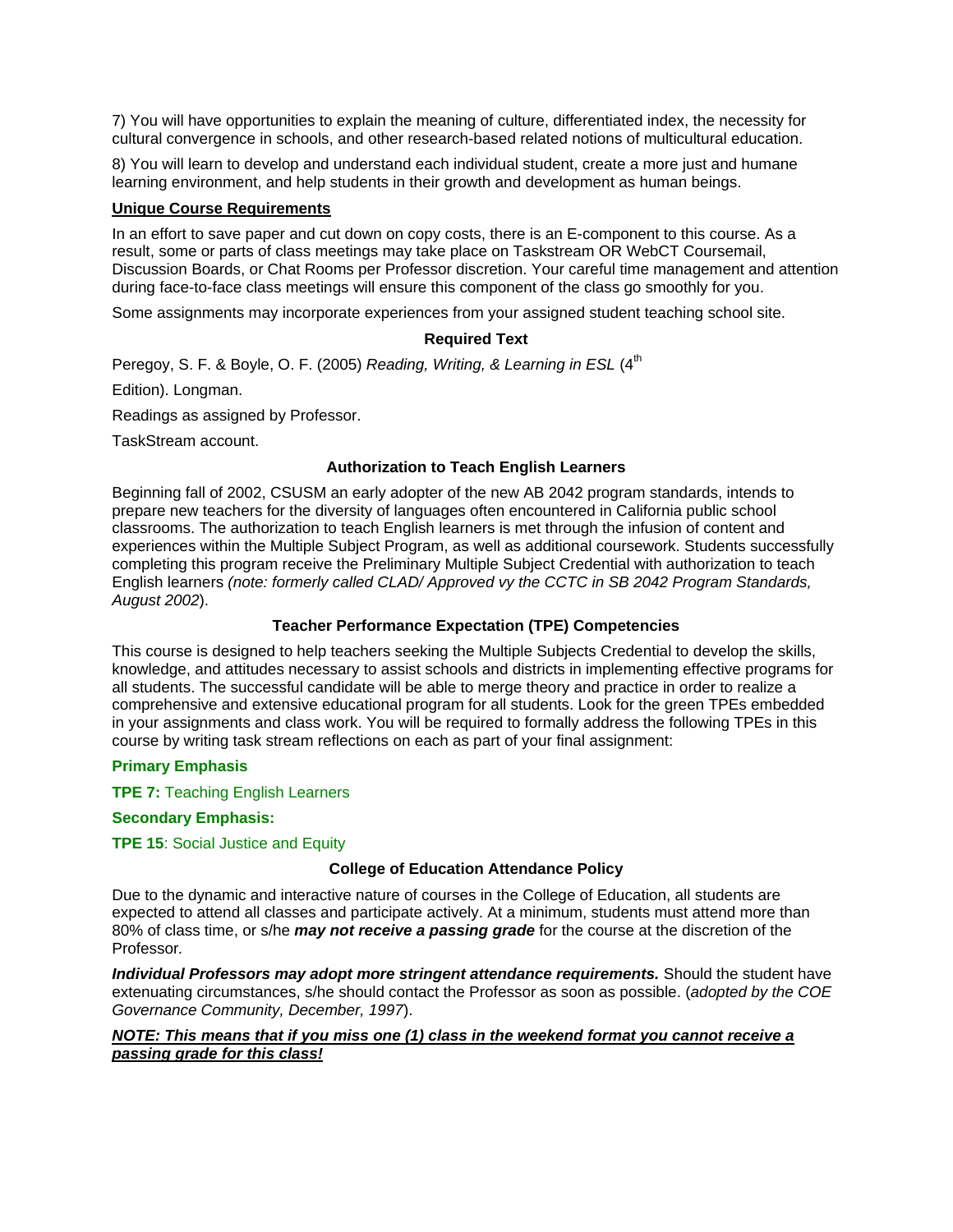#### **Students with Disabilities Requiring Reasonable Accommodations**

Students must be approved for services by providing appropriate and recent documentation to the Office of Disable Student Services (DSS). This office is located in Craven Hall 5205, and can be contacted by phone at (760) 750-4905, or TTY (760) 750-4909. Students authorized by DSS to receive reasonable accommodations should meet with their instructor during office hours or, in order to ensure confidentiality, in a more private setting.

#### **Course Requirements**

*Assignments, DUE DATES, and Beginning Point Values* 

### 1. **Attendance, Disposition, and Class Participation 30 points**

First is the expectation that you will attend all class sessions and participate actively in class activities (INCLUDING ONLINE RESPONSES TO ASSIGNED WORK), group and individual sharing, and discussions. Remember, if you miss one class sessions, you will automatically lose between 30 and 40 points, dropping your grade to the C range, based on the COE attendance policy.

#### 2. **Interactive Reading Reflections 15 points**

THESE ARE DUE EVERY WEEK BEGINNING FRIDAY 2/27; UNTIL FRIDAY 3/3. THERE SHOULD BE 6 ENTRIES FOR THE SEMESTER TO MAINTAIN PARTICIPATION POINTS.

Interactive reading reflections are one way for learning communities to entertain and respond to questions, reflections, insights, or concerns regarding course readings. They also facilitate relationships between students and professors. Your peers or course professor my respond to entries with clarifying questions to further your thinking process.

One way to manage this task is to divide the text into five sections (two chapters each) and devise a strategy for discussion among you and your partner. This will leave ONE session for other assigned readings.

These reflections will be kept between yourself and a colleague via e-mail.

The content will consist of 1 to 2 paragraph "conversations" based primarily on course readings and will be maintained every week. Interactive reflections may include the following:

• Summaries, descriptions, or reactions to the topics from readings which reflect understanding of key concepts including comments from professor and other students may be reflected in the reading logs.

Entries will be graded according to comprehensiveness, insightful connections, and "deep understanding" of the issues. Reflections should address instructional concerns, school structures, teaching strategies, and school environments related to social justice and equity in diverse settings.

You are responsible for providing a printed version of each one of your entries/responses in your final learning portfolio (Due last class meeting).

### 3. **Teaching Methods Workshop** *(5 pts individual, 10 pts group)* **15 points**

- For this assignment you will practice working in your SJ & E groups by preparing a UBD, SDAIE, Culturally Responsive Teaching, Standards for Effective Pedagogy, Differentiated Instruction, or Banks' 5 dimensions lesson for your peers using children's SJ & E literature based on SDAIE basics, class discussions, and reading materials assigned.
- Your groups will be responsible for modeling the assigned methods characteristics presented to the class thus far.

You are responsible for (1) working collaboratively with your colleagues, (2) demonstrating professional "teacher" behaviors (as taught in T & L class), (3) evaluating your peers' demonstrations, and (4) your self-evaluation as part of your final learning portfolio.

#### 4. **Multicultural/ Multilingual Research Review 10 points**

• This assignment is to be completed in pairs or triads.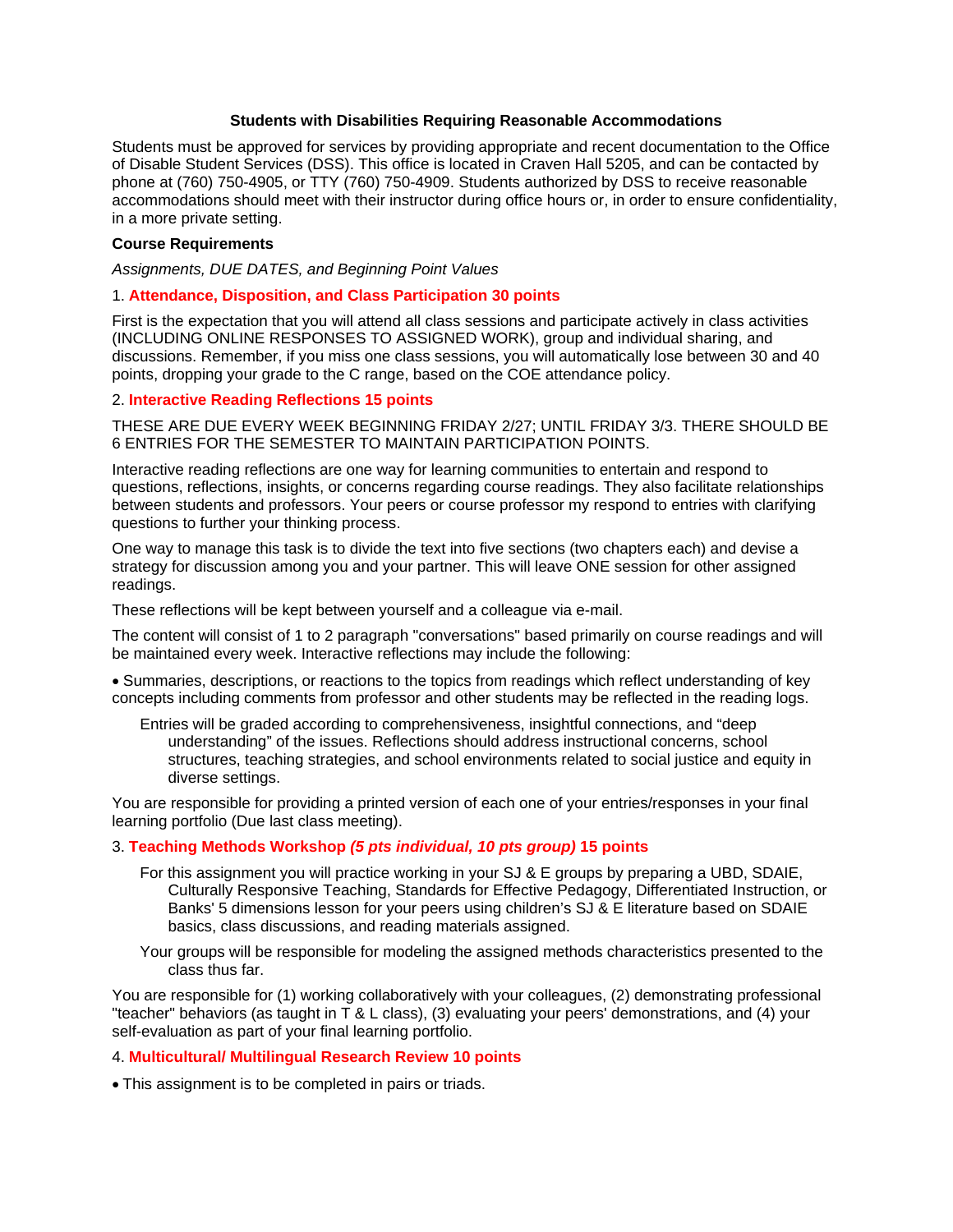• This assignment will be presented in PPt format on Friday evenings during regular class time for students to access and respond.

• If you are selected to present, your work MUST be available for comment by Friday beginning class time 5:30 pm OR BEFORE.

• ALL students who are not presenting MUST view ALL presentations on Friday evenings and comment with feedback and constructive criticism in a single paragraph PER PRESENTATION by beginning of class Saturday morning.

• For this assignment you are each to go to the CSUSM Library website, find and select two journal articles published in the last 5 years on Multicultural, Bilingual, or Multilingual Elementary Education. I will model this exercise in class.

• Depending on how many are in your group, you will **read two or three** articles and provide a **one page summary including a one paragraph reaction to one article per group member**.

• As a group you will be expected to present a 5 minute Power point presentation on **one of your articles** during the course of the semester.

• 5 points are allotted for each written review and 5 points are for your presentation.

• Following each presentation, your peers will assess your presentation quality and provide feedback in Discussion Board format. I will provide immediate feedback as well.

### 5. **Literature-based Social Justice Thematic Unit 30 points**

#### **Part I: Critical Assessment Task (CATs) (15 pts)**

- In groups of 3-4 (NO EXCEPTIONS), you will have the opportunity to develop a literature-based social justice and equity thematic unit that will include appropriate literature selections reflecting multicultural perspectives for students in grades K-2, 3-6, or 7-8.
- Choose six powerful children's multicultural selections that should be the center of curriculum focused on social justice and equity issues for different times throughout a specified time of the year.
- This plan should include an **outline of how the multicultural books will be used throughout the specified time of the year** and a justification (explanation) of the selections made.
- At least three of the books must be bilingual (English and another language) with a brief discussion of how "primary language support" will be incorporated into the unit.

Using the books as your foundation, write **four** detailed reading and writing lesson plans that will clearly delineate how every child will be successful by providing universal access to diverse students (e.g., gifted, English learners, special needs, non-readers, poor).

#### **AT LEAST ONE LESSON MUST BE TOTALLY SDAIE IN NATURE.**

Applying the CULTURALLY RESPONSIVE METHODOLOGY criteria discussed AND PRESENTED DURING THE WORKSHOP, include METHODS SPECIFIC activities in your comprehensive lesson plans, AND IDENTIFY THE METHOD USED.

Ask yourselves the following questions about each one of your original lesson plans:

• Does the lesson use visuals, manipulatives, realia, drama, or other techniques that would facilitate understanding?

• Does the lesson take into consideration the varying English proficiencies of language minority students?

• Do the lesson strategies incorporate group collaboration, cooperative learning activities, peer assistance, or other work-group techniques?

- Does the lesson incorporate the language and culture of language minority students?
- Is the curriculum reflected in the lesson challenging and not watered-down?
- Does the lesson include the 7-Intelligences and/or multiple modalities?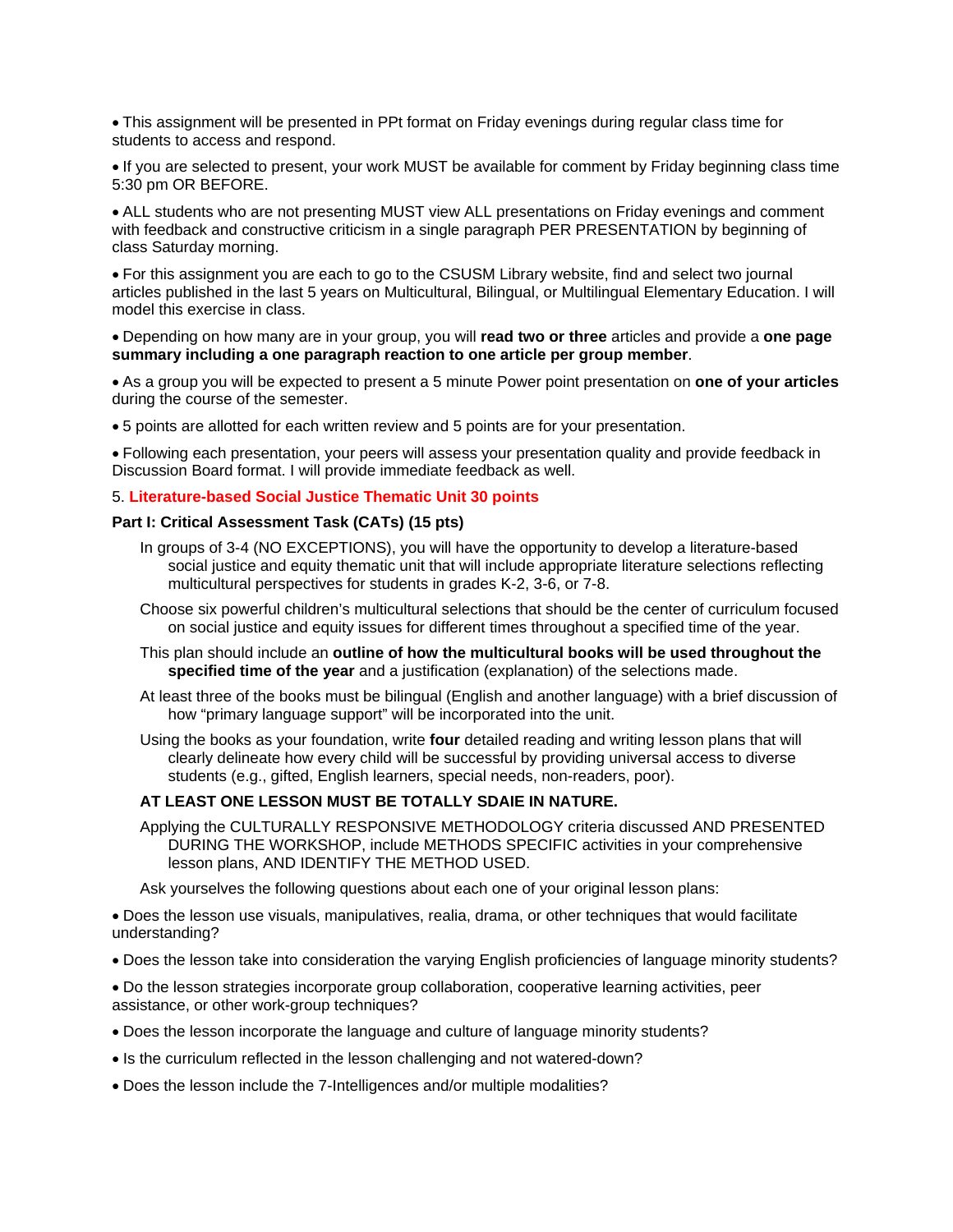• Are the community/parents of English learners included in the unit of study?

# **The format of the literature-based social justice and equity thematic unit should include:**

- 1. Focus of the unit and brief summary of each book.
- 2. Grade level this unit is appropriate for.
- 3. Outline/plan of how the books will be used throughout the specified time of the year.
- 4. Reading and writing lesson plan that will identify standards being covered.
- 5. Identify Assessment strategies: How you will determine students learned what you intended (how you will assess them)?
- 6. Primary language support component of the unit plan.
- 7. Appropriate accommodations and support for the wide variety of students in CA classrooms (be specific).

# **Part II: Roundtable Discussion and Presentation Sessions (30 minutes each group) (10 pts)**

Panel roundtables will be set up to provide space for each group to present/display their literature selections and/or units and Powerpoint lesson demonstrations (CATs). Other class members will listen/ participate to the discussions.

Note: Dr. Alice Quiocho has developed an excellent website with a bibliography of children's literature and multicultural books that could be a great resource for you (http://www.csusm.edu/Quiocho).

# **Part III: Self and Group Assessment (5 pts)**

As part of this assignment you will describe your role as an individual working as a group member including personal and group responsibilities. You will determine whether points should be deducted based on the quality of this culminating experience.

 $\overline{\phantom{a}}$  ,  $\overline{\phantom{a}}$  ,  $\overline{\phantom{a}}$  ,  $\overline{\phantom{a}}$  ,  $\overline{\phantom{a}}$  ,  $\overline{\phantom{a}}$  ,  $\overline{\phantom{a}}$  ,  $\overline{\phantom{a}}$  ,  $\overline{\phantom{a}}$  ,  $\overline{\phantom{a}}$  ,  $\overline{\phantom{a}}$  ,  $\overline{\phantom{a}}$  ,  $\overline{\phantom{a}}$  ,  $\overline{\phantom{a}}$  ,  $\overline{\phantom{a}}$  ,  $\overline{\phantom{a}}$ 

# 100 point

# **Grading Standards**

In this class, all students begin with 100 points. Points will be deducted from your total, based on the quality of the work you turn in for each assignment.

In addition, all students are expected to participate in class activities and demonstrate reflective learning. It is important that students are well prepared for course sessions by completing the readings and assignments scheduled before class meetings. Unless otherwise negotiated with the instructor, all assignments are to be submitted as specified in class on the due date. **Assignments not submitted on due date will lose 10% of earned credit per day.** Assignments should be typed and double-spaced. Hard copies of assignments will be student or peer evaluated and turned in at the end of the semester in a final learning portfolio due **Monday March 6th.**

The following grading scale will be used with the points students have remaining at the end of class:

| 93-100%A        |  |
|-----------------|--|
| 90-92%A-        |  |
| 88-89%B+        |  |
| 83-87%B         |  |
| 80-82%B-        |  |
| <u>75-79%C+</u> |  |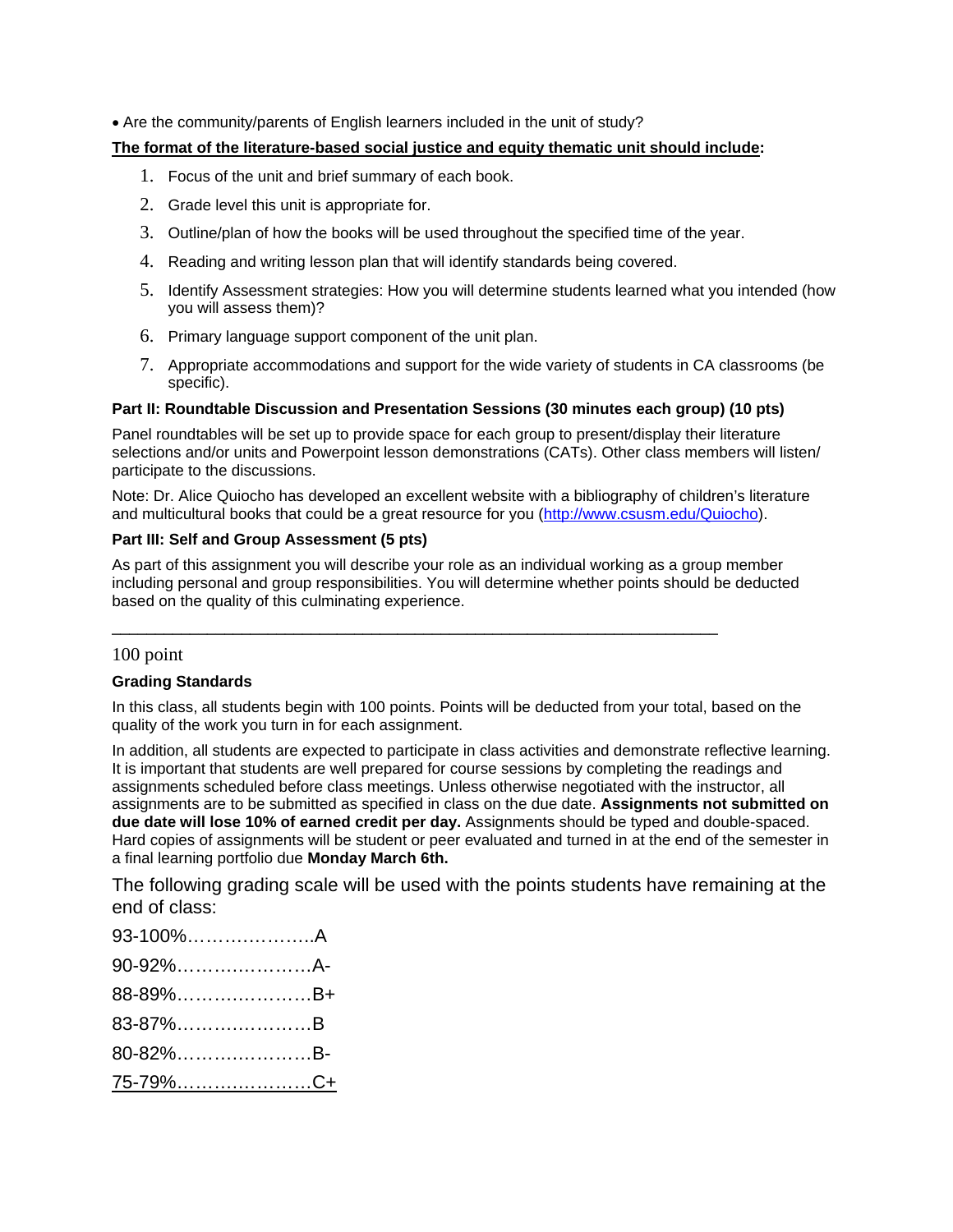| 72-75C         |  |
|----------------|--|
| 70-71C-        |  |
| 60-69%D        |  |
| 59% and belowF |  |

*Note: Students are reminded that the College requires completion of this course with a C+ or higher.*

### **All University Writing Requirement**

Writing requirements for this class will be met as described in the assignments above. Every course at the university, including this one, must have a writing requirement of at least 2500 words. TPE reflection will count toward this requirement.

### **OTHER CONSIDERATIONS**

# *NOTE: THE PROFESSOR RESERVES THE RIGHT TO CHANGE, ADD TO, OR DELETE ANY MATERIAL FROM THE COURSE.*

### **Academic Honesty**

I expect that each student will do his/her own work, and contribute equally to group projects and processes. Plagiarism or cheating is unacceptable under any circumstance. If you are in doubt about whether your work is paraphrased or plagiarized see the Plagiarism Prevention for Students website http://courses.csusm.edu/sthompsn/plagiarism/about\_site.html. If there are questions about academic honesty, please consult the University catalog.

#### **Appeals**

Every student has the right to appeal grades, or appeal for redress of grievances incurred in the context of any class. Disputes may be resolved informally with the professor, or through the formal grades appeal process. For the latter, consult Dr. P. Kelly, Interim Associate Dean.

All assignments are due on the dates indicated below (also indicated on the course weekly activity listing). On the due date, credit for completion will be recorded. At the end of the course, your learning portfolios with each assignment and self-assessments will be turned in to me. You are responsible for keeping your work organized and ready for final presentation and evaluation. Please manage your time and plan accordingly. Assignments must be *word processed/ typewritten, double-spaced, with standard margins, unless completed in class*. It is expected that all assignments will reflect university level composition.